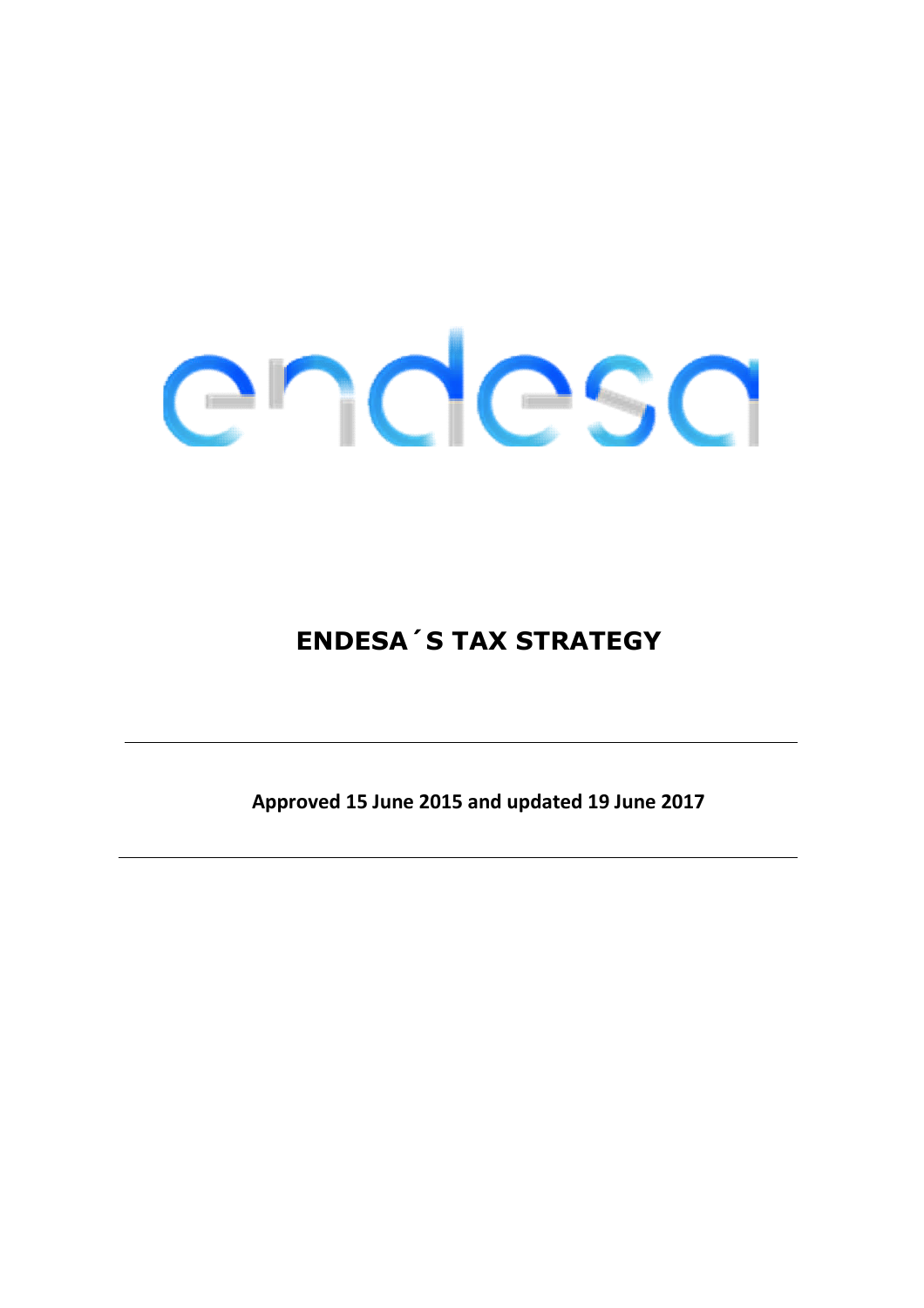#### **ENDESA´S TAX STRATEGY**

Endesa, S.A. (Endesa) constantly upholds its commitments to correct governance, transparency and integrity which, along with the creation of value for shareholders and investors, form part of its approach to the management of its businesses and its corporate activities.

To that end, the Company has a solid policy framework that encompasses its values and principles in ethical matters, integrity and corporate responsibility, and establishes guidelines for the purpose of directing the activities of its collaborators, contributing to the construction of a strong ethical culture and one of compliance. The Code of Ethics and the Zero Tolerance of Corruption Plan represent the pillars of this culture, which are reinforced, among other things, by the Model of Penal Risk Prevention of Endesa. The Model is a system of internal management and control destined to prevent the perpetration of illicit behaviour within the business activities, including money laundering, from which a responsibility for the Company might derive, thereby complying with the provisions in the Penal Code in this matter.

Furthermore, in this context, compliance with the tax legislation in force at each moment forms part of the principles which inspire Endesa´s corporate responsibility, with the taxes paid constituting one of its contributions to the economic and social development of the society in which it operates.

Therefore, attending to both the interests of the general public and the interests for an adequate management of the business which protects the reputational value of Endesa, the social interest and the interests of its shareholders, Endesa´s tax strategy is governed by the following guidelines (which are also of application to its controlled entities):

 Compliance with tax legislation in force, adopting in every moment a reasonable interpretation of same and trying to avoid, deriving from such interpretation, inefficiencies and improper tax costs for Endesa.

Endesa considers that, in defence of the social interest and the interests of its shareholders, it is legitimate to defend Endesa´s reasonable interpretation of the law in the case of interpretative discrepancies with the Tax Authorities, and defend its position in the disputes which could arise.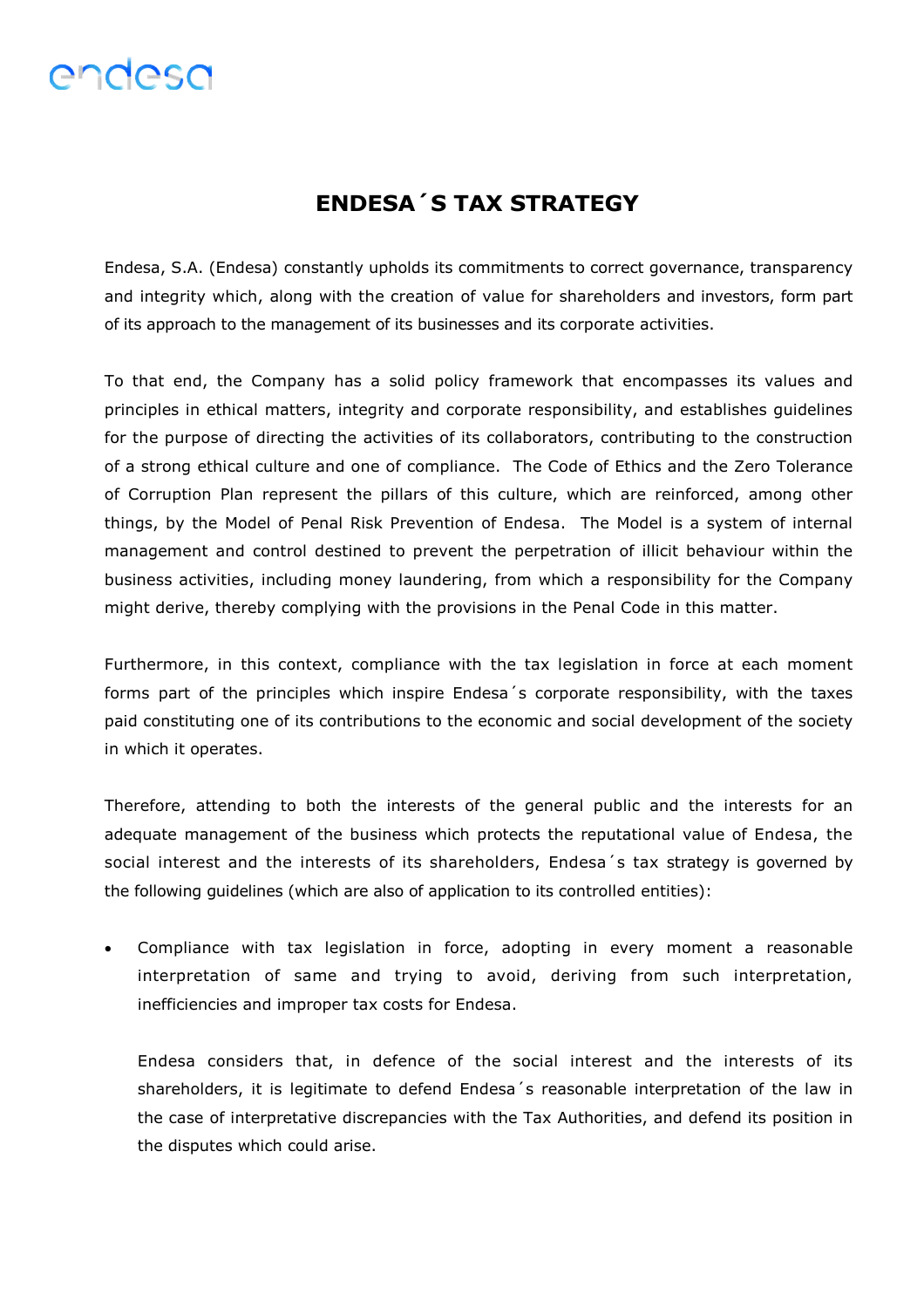- Renouncement of the following actions:
	- o Operations or structures which only pursue a tax advantage and do not respond to business motives or which are not in line with the location of the human and technical resources , the activities and the business risks of the entity.
	- <sup>o</sup> Structuring of operations of an artificial nature or those not related with the own activity of the Company, which are carried out with the sole purpose of reducing the tax burden.
	- o Utilisation of non-transparent structures with the purpose of reducing its tax burden.
	- o Realisation of investments in or through territories classified as tax havens with the sole purpose of reducing the tax burden. Investments or acquisitions in tax havens will only be carried out when the investment has a business purpose and has as its objective the development of the activity included in the corporate purpose of Endesa.

In the hypothetical scenario in which Endesa finds itself faced with structures of this type, which have the sole purpose to reduce the tax burden (for example an operation to purchase a group of entities), or Endesa acquires a shareholding in entities located in territories classified as tax havens which do not have a business purpose, rather they solely pursue a reduction in the tax burden, Endesa will proceed to liquidate the structure in the shortest timeframe possible.

In this respect, the principles contained in this document follow the tendencies and recommendations in the principles of the BEPS Project (Action Plan on Base Erosion and Profit Shifting) of the OECD in the fight against base profit erosion and profit shifting.

- Full collaboration with the Tax Authorities in their activities of verification related to both Endesa and to third parties.
- Transparency towards third parties (shareholders, clients, suppliers, employees, regulatory bodies, etc.) regarding the herein described tax principles, the bodies implied in the tax governance of Endesa and the detail of its tax contribution in the countries in which Endesa operates.